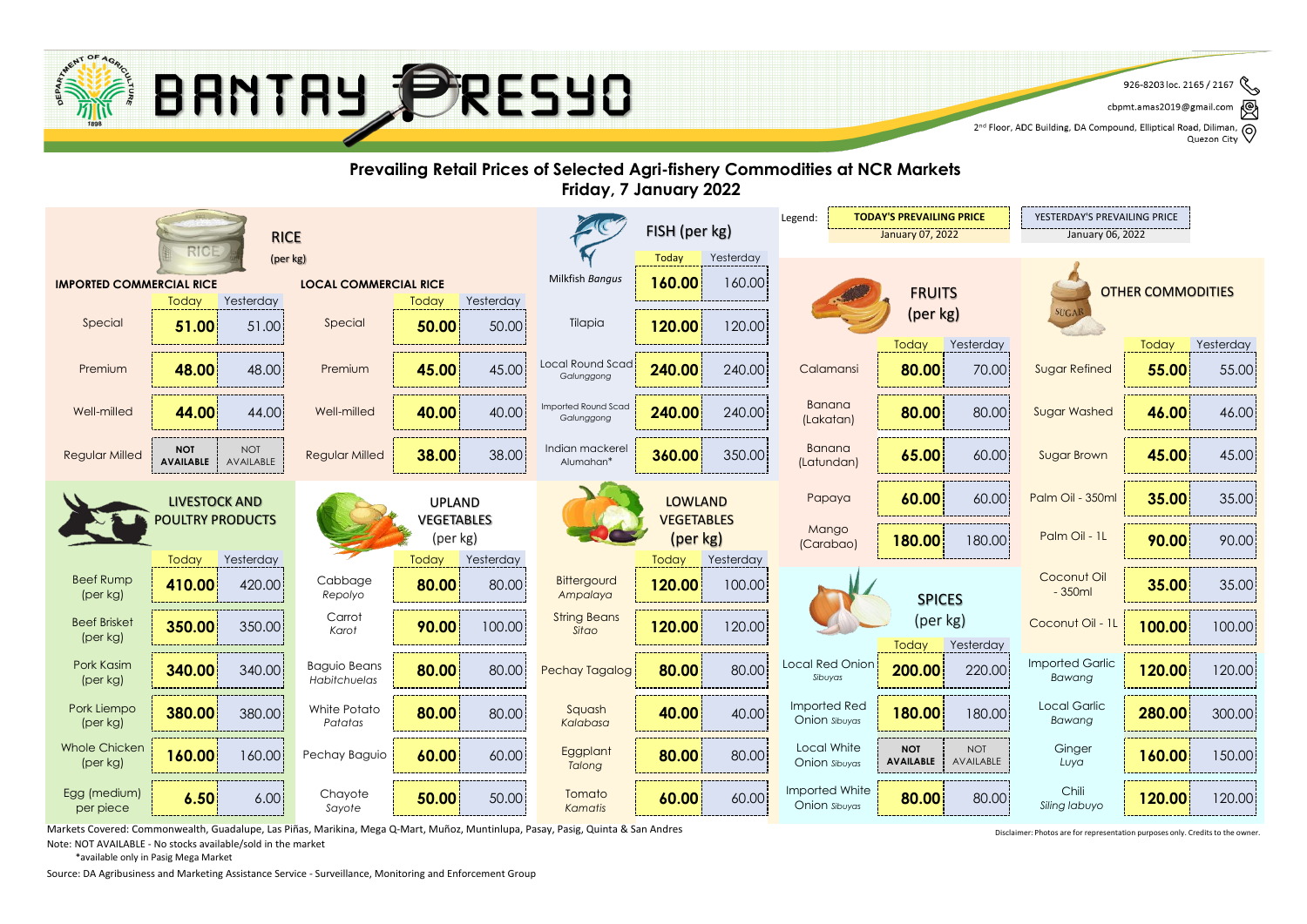

926-8203 loc. 2165 / 2167

cbpmt.amas2019@gmail.com

2<sup>nd</sup> Floor, ADC Building, DA Compound, Elliptical Road, Diliman, (0) Quezon City

## **Prevailing Retail Prices of Selected Agri-fishery Commodities per Market Friday, 7 January 2022**

|                                         | <b>COMMODITY (PHP/KG)</b>                 |                |                                |                                |                  |          |               |                                |                                |                                |
|-----------------------------------------|-------------------------------------------|----------------|--------------------------------|--------------------------------|------------------|----------|---------------|--------------------------------|--------------------------------|--------------------------------|
| <b>MARKET</b>                           | <b>Well-milled</b><br><b>Rice (Local)</b> | <b>Tilapia</b> | Galunggong                     | <b>Whole</b><br><b>Chicken</b> | *Egg<br>(Medium) | Ampalaya | <b>Tomato</b> | Cabbage                        | <b>Pechay</b><br><b>Baguio</b> | <b>Red Onion</b><br>(Local)    |
| New Las Piñas City Public Market        | 40.00                                     | 140.00         | 240.00                         | 160.00                         | 5.50             | 100.00   | 70.00         | 80.00                          | 80.00                          | 240.00                         |
| <b>Guadalupe Public Market/Makati</b>   | 44.00                                     | 140.00         | <b>NOT</b><br>AVAILABLE        | 180.00                         | 6.25             | 120.00   | 65.00         | <b>NOT</b><br>AVAILABLE        | 70.00                          | 220.00                         |
| San Andres Market/Manila                | 40.00                                     | 120.00         | <b>NOT</b><br>AVAILABLE        | 170.00                         | 6.00             | 120.00   | 70.00         | 90.00                          | 90.00                          | 210.00                         |
| <b>Quinta Market/Manila</b>             | 42.00                                     | 130.00         | <b>NOT</b><br>AVAILABLE        | 160.00                         | 6.50             | 120.00   | 60.00         | 80.00                          | 60.00                          | <b>NOT</b><br>AVAILABLE        |
| <b>Marikina Public Market</b>           | 42.00                                     | 140.00         | 260.00                         | 170.00                         | 6.50             | 100.00   | 60.00         | <b>NOT</b><br><b>AVAILABLE</b> | 80.00                          | 240.00                         |
| <b>Pamilihang Lungsod ng Muntinlupa</b> | 43.00                                     | 120.00         | 220.00                         | 155.00                         | 5.50             | 95.00    | 45.00         | <b>NOT</b><br><b>AVAILABLE</b> | 47.50                          | 220.00                         |
| <b>Pasay City Market</b>                | 40.00                                     | 100.00         | <b>NOT</b><br><b>AVAILABLE</b> | 160.00                         | 6.00             | 120.00   | 60.00         | <b>NOT</b><br><b>AVAILABLE</b> | 60.00                          | 200.00                         |
| <b>Pasig City Mega Market</b>           | 40.00                                     | 100.00         | 200.00                         | 160.00                         | 6.50             | 120.00   | 45.00         | 80.00                          | 55.00                          | 200.00                         |
| <b>Commonwealth Market/Quezon City</b>  | 38.00                                     | 120.00         | 240.00                         | 137.50                         | 5.60             | 140.00   | 60.00         | 70.00                          | 60.00                          | 200.00                         |
| <b>Muñoz Market/Quezon City</b>         | 37.50                                     | 125.00         | 300.00                         | 150.00                         | 6.00             | 125.00   | 50.00         | 75.00                          | 70.00                          | 200.00                         |
| Mega Q-mart/Quezon City                 | 44.00                                     | 120.00         | <b>NOT</b><br><b>AVAILABLE</b> | 180.00                         | 5.95             | 90.00    | 50.00         | 90.00                          | 70.00                          | <b>NOT</b><br><b>AVAILABLE</b> |

Source: DA Agribusiness and Marketing Assistance Service - Surveillance, Monitoring and Enforcement Group

Note: NOT AVAILABLE - No stocks available/sold in the market

\* price per piece